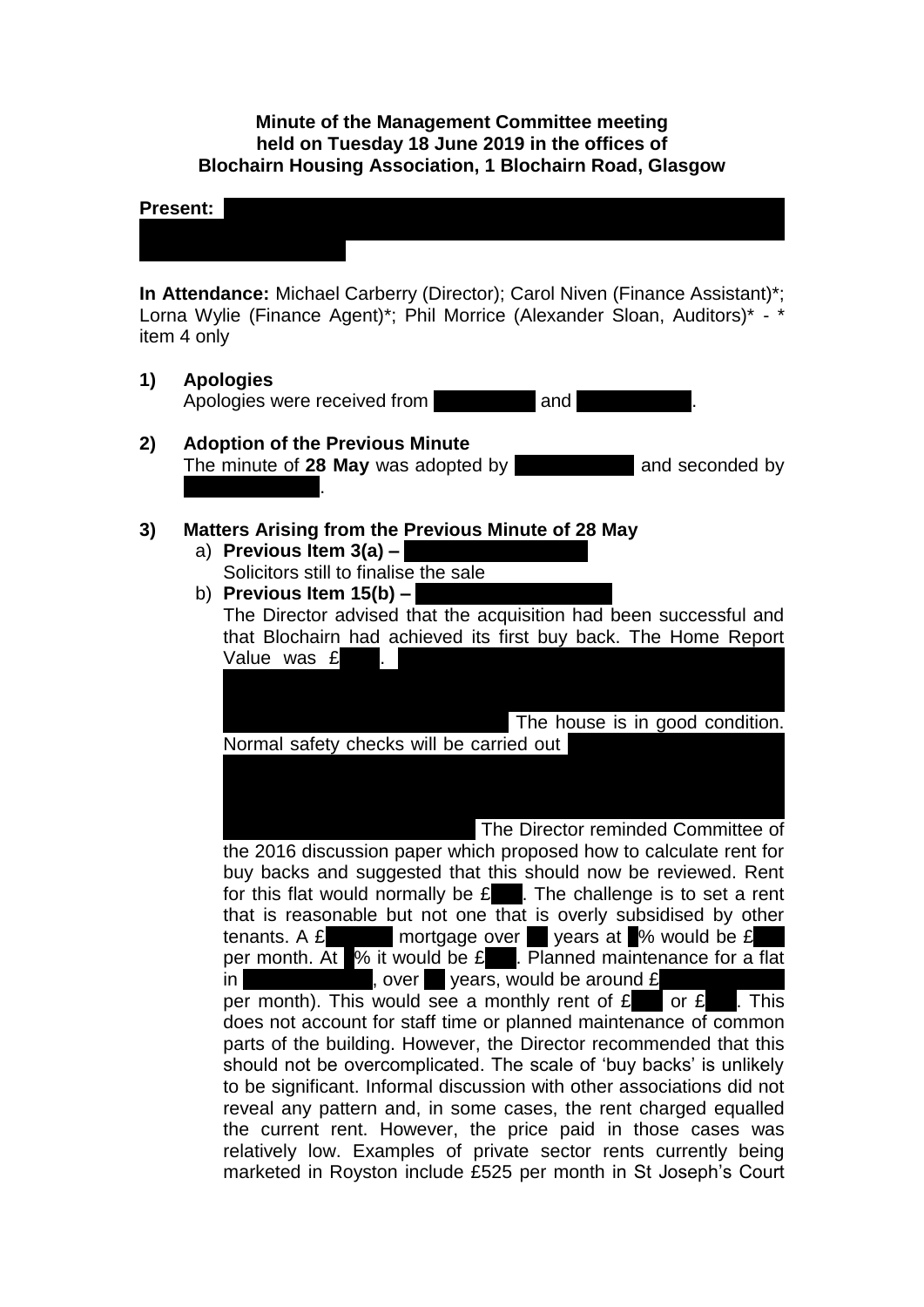and £595 per month on Royston Road (part furnished). The Director suggested that, if Committee is unable to decide, an option would be to delegate authority to a sub group who could meet to consider this in detail and agree on a rent. After discussion it was agreed that the that the rent must reflect the use of the Association's resources but should not be overly onerous as to make it unaffordable to the Association's existing tenants or housing list applicants. It was concluded that the rent should be set at  $f_{\text{max}}$  per month. This could be reviewed at a later date if required. (After the meeting Committee members viewed the house and agreed that it was a good investment for the Association to use as a social rented house and keep it out of the 'Buy to Let' market).

# c) **Previous Item 15(d) – AGM**

The Director advised that he had met with two potential Committee members and a third was on holiday. If all three are elected this would result in a full Committee of 15. He advised that he had arranged for a speaker from 'Catch the Light', who is working with Royston Youth Action on a programme for young people on Wellbeing and Resilience. He has also arranged with the Scottish Prison Service to present plans for HMP Glasgow in Provanmill. The Committee were happy with these arrangements.

# **4) Annual Accounts 2018/2019**

- a) The Auditor presented the accounts which had been issued with the agenda. He highlighted that the pension scheme (SHAPS) has reversed its decision on identifying individual association's deficit liability and this is now reflected in the accounts. Blochairn's individual deficit is the lowest he has seen and, as the Association uses Defined Contributions rather than Defined Benefit, it is in a relatively good position and much less exposed than other associations. He advised that pension deficit calculations should be treated with caution and can be volatile. The Association has a strong net current assets position and is in a healthy financial position generally
- b) The Finance Agent presented the 5 Year Financial Projection that was approved for submission to the Scottish Housing Regulator. It was noted that the long term (30 year) maintenance plan would be reviewed again now that the Major Repairs contracts have been completed. It was also noted that the outstanding loan would move from interest only to interest and capital in 2021 and that it was important to further strengthen the financial position before then

#### **5) Employers in Voluntary Housing (EVH)** There was no report on this item.

- **6) Staffing Sub Committee**  There was no report on this item.
- **7) Health & Safety**

There was no report on this item.